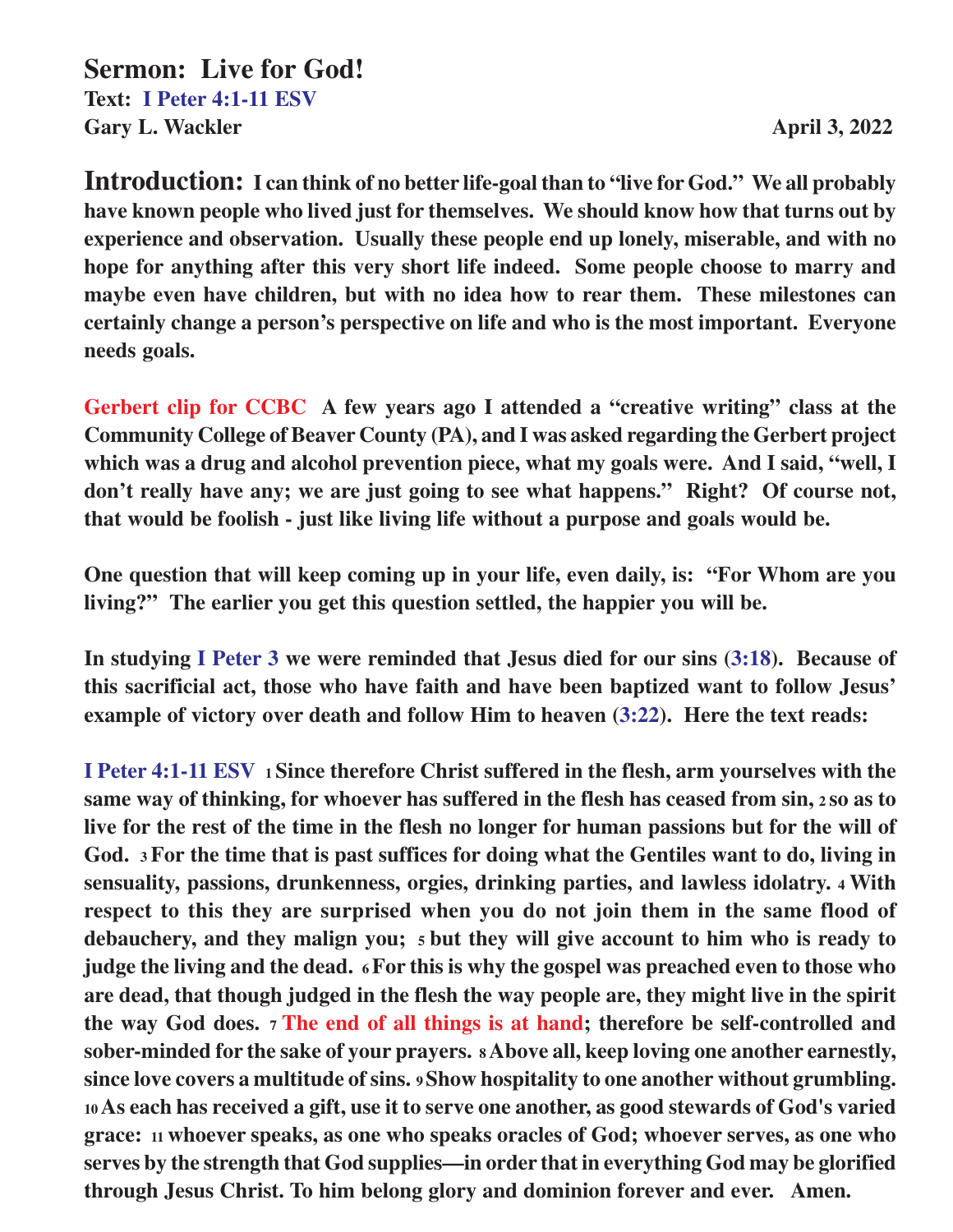**The Apostle Peter had worked out the answer to this question (for Whom will you live?) long ago. Peter decided he was going to live** *for God***. In this passage, Peter shares not only the** *reasons* **for his life-decision, but also the** *strategies* **for achieving this goal and the** *results* **of having been successful.**

**If you decide to live for God there must be:**

**I Reasons (Faith is not irrational)**

**A. Jesus suffered for us (v. 1a, c)**

**Jesus gave up everything, became a servant, was humiliated, beaten, crucified - all for you and me. The question, now, is: what will we do for Him? We** *may* **have to suffer in** *our* **walk, following God. Yet death, divorce, financial ruin, loss of health and other events may actually provide a witness to others with God's help. Suffering is not the problem; it is the context. How we deal with suffering will speak volumes about the quality and genuineness of our faith.**

**Illus. Take the person who falls into a swimming pool full of water. The water is certainly a consideration, i.e., how deep, how cold, etc., but the real issue is how the person deals with the water. Can he swim? How well? Is there anyone who can throw him a lifeline? (examples from camp and the Quebec lake)**

**Suffering is not the problem. Suffering is an opportunity for a Christian to bring life and encouragement to others.**

**Romans 5:1-5 ESV 1 Therefore, since we have been justified by faith, we have peace with God through our Lord Jesus Christ. 2 Through him we have also obtained access by faith into this grace in which we stand, and we rejoice in hope of the glory of God. 3 Not only that, but we rejoice in our sufferings, knowing that suffering produces endurance, 4 and endurance produces character, and character produces hope, 5 and hope does not put us to shame, because God's love has been poured into our hearts through the Holy Spirit who has been given to us.**

**If a person has been truly saved and given new life through the Spirit:**

**B. The new life is to be lived for God (v. 2b).**

**Q. What is the reason a person should try to follow God's will? ...to avoid punishment? A. Love, and in appreciation for what God has accomplished in us and for us through Jesus Christ.**

**As Christians, we no longer have to worry about Judgment Day even though:**

**C. Judgment is near (vv. 5-7a).**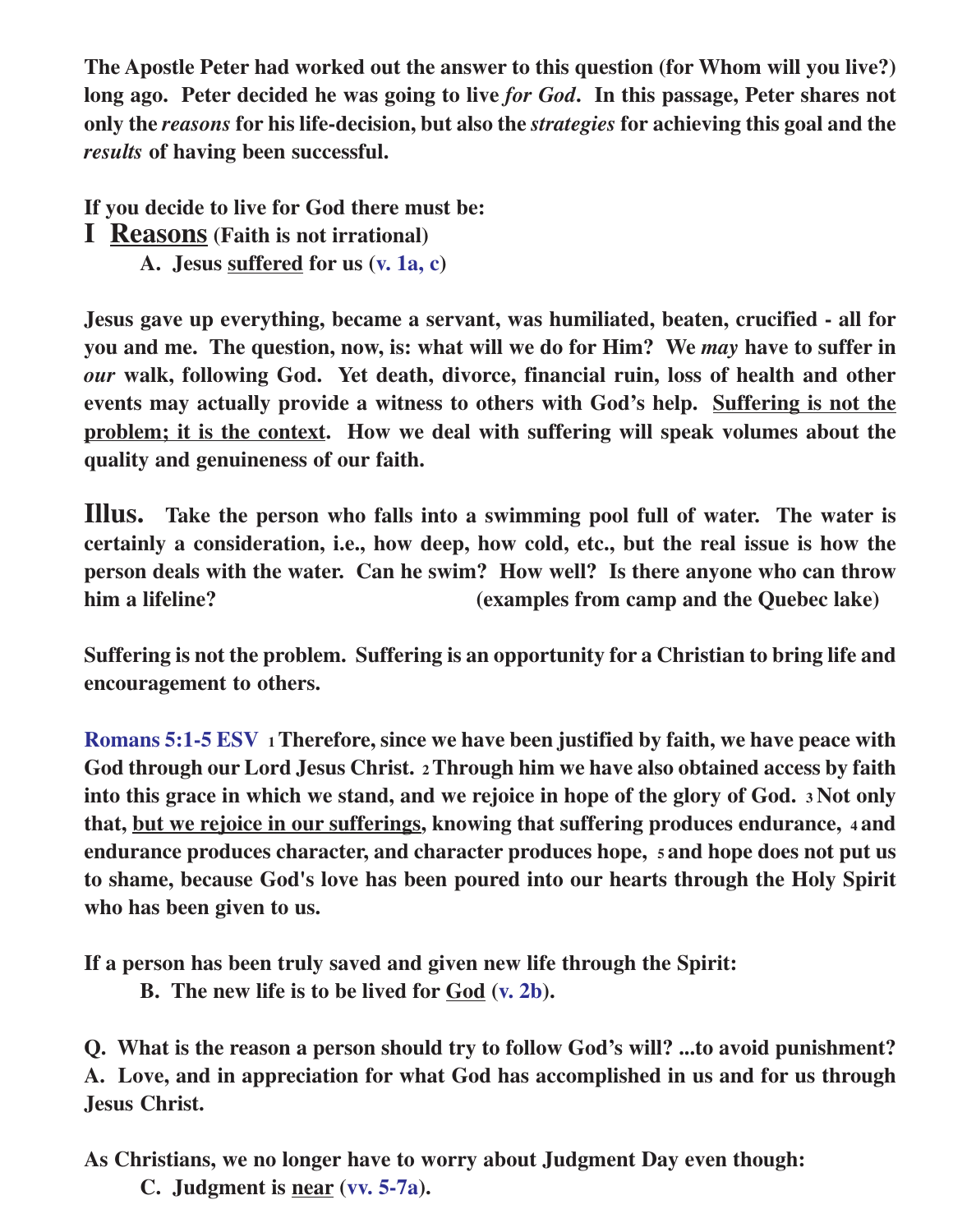**The Church has been persecuted and suffered at the hands of pagans (no more than last century). In Scripture, Jews and Gentiles alike are called "unbelievers." But vindication is coming because judgment is coming with the second and final coming of Jesus. The end and goal (**τελο**s) of all human history is coming! And it will be a** *sudden* **event!**

**Judgment has already begun, and someday will be universal. No one will escape. It is for those who have already died and those still living.**

**Q. What does God need to do to finally redeem mankind?**

**A. Come back! He has done everything else that is required. We are in the "last days!"**

**If God is ready to judge, the question must be also: "am I ready to be judged?" Just like the old game of hide and seek, I can hear God say: "Ready or not, here I come!"**

**If you decide to live for God there must be: II. Strategies Christians must: A. Think like Christ (vv. 1b, 7b). - Intentionality**

**The idea of** *arming oneself* **is battle talk. God is a mighty warrior. We are in a cosmic conflict between good and evil, and there are only two sides (no spiritual Switzerland).**

**Ephesians 6:10-12 ESV 10 Finally, be strong in the Lord and in the strength of his might. <sup>11</sup>Put on the whole armor of God, that you may be able to stand against the schemes of the devil. 12 For we do not wrestle against flesh and blood, but against the rulers, against the authorities, against the cosmic powers over this present darkness, against the spiritual forces of evil in the heavenly places.**

**Christ's attitude and way of thinking had sinful humanity in mind. His hope, is salvation, not judgment, for all His creation. He loves us and in return expects us to:**

**B. Love the members of Christ's Church (vv. 8-9).**

**We are to love each other "deeply" (NIV) and "earnestly" (ESV). Love can be shown certainly in hospitality and service.**

**Q. Why should we do this?**

**A. Proverbs 10:12 ESV 12 Hatred stirs up strife, but love covers all offenses. see text, v.8**

**It is so much easier to overlook sin when you love the person. "But where love is lacking, every word is viewed with suspicion, every action is liable to misunderstanding and conflicts abound - to Satan's perverse delight." - Grudem,** *I Peter***, pp. 173-174**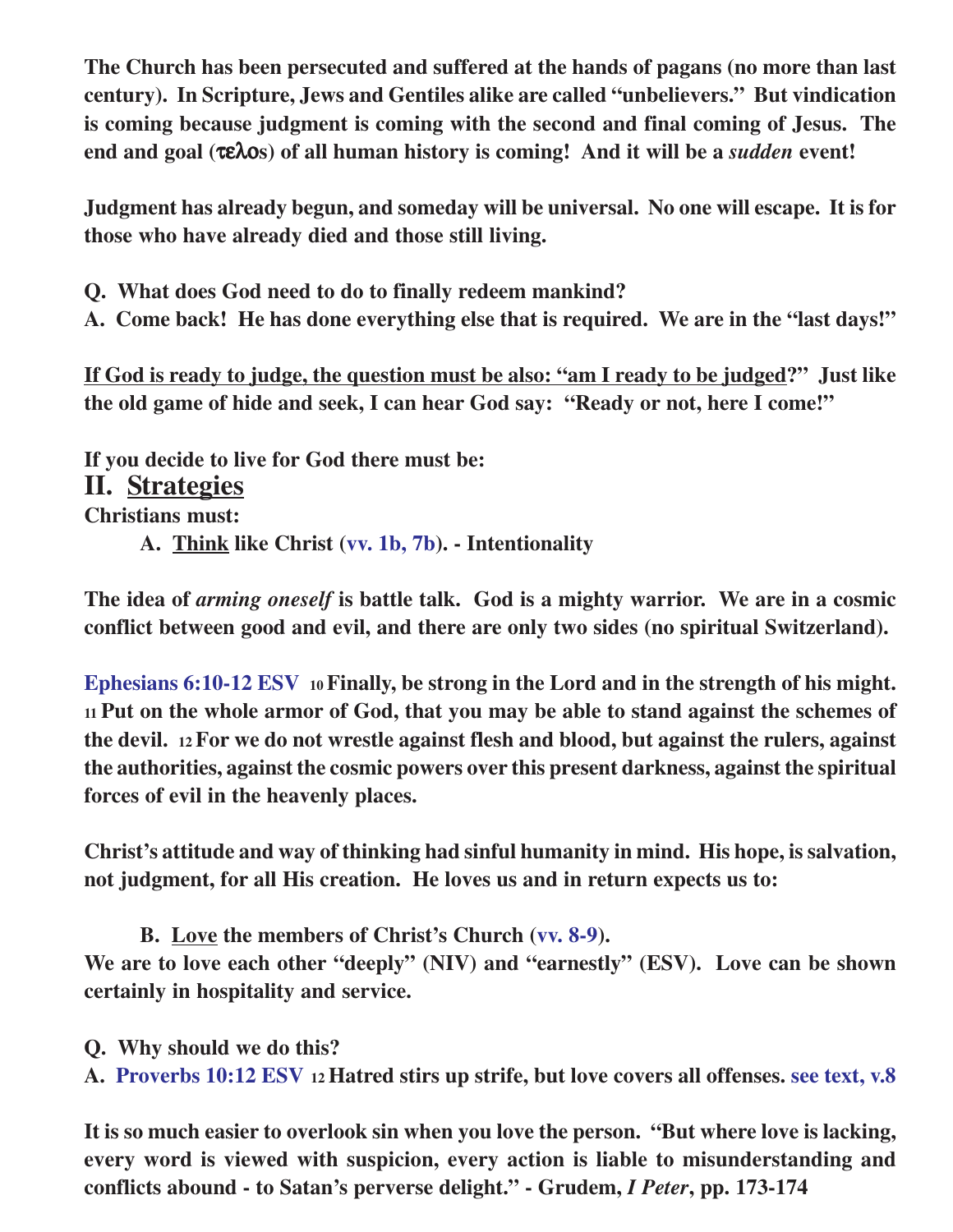**Another strategy is to:**

**C. Use your God-given gifts (v. 10).**

**There are spiritual gifts and abilities that the Holy Spirit has given us. The Apostle Paul, in the NT, gives us many of the lists for these gifts. One place is:**

**I Corinthians 12:4-7 ESV 4 Now there are varieties of gifts, but the same Spirit; 5 and there are varieties of service, but the same Lord; 6 and there are varieties of activities, but it is the same God who empowers them all in everyone. 7 To each is given the manifestation of the Spirit for the common good.**

**If you decide to live for God there must be: III. Results (Fruit)**

**A. A Christian comes to his senses (v. 2-3).**

**The story of the Prodigal Son in Luke 15 is an example of just that. After living the kind of life described in the Lucan story (15:17a), it reads he "came to his senses' (NIV) or "he came to his self" (ESV). In our text in I Peter 4:3 the word translated** *suffices* **(***enough***, NIV) means "more than sufficient." When living in sensuality, passions, drunkenness, orgies, drinking parties, and lawless idolatry, and this is a partial list, has run its course and consideration is given to what God, the Father, offers,** *some* **come to their senses.**

**I would like to pursue a thought with you here. It is not that people who behave this way are condemned because we all know wonderful Christians who used to act like this (I Corinthians 6:9ff); but God requires repentance, and He provides the power to change.**

**It is not so much what pagans do, but it is** *why* **(we all like to recite the lists of sins that we are not involved with). Non-Christians say "there will be no accounting. I can do whatever I want." When a person speaks against faith and God's ministry to the Church and rejects the presence of the Holy Spirit, he is in "grave" danger.**

**Matthew 12:31-32 ESV <sup>31</sup> Therefore I tell you, every sin and blasphemy will be forgiven people, but the blasphemy against the Spirit will not be forgiven. 32 And whoever speaks a word against the Son of Man will be forgiven, but whoever speaks against the Holy Spirit will not be forgiven, either in this age or in the age to come.**

**B. Not everyone appreciates a good example (v. 4).**

**Have you ever noticed? People don't like to be made to feel guilty by a "good example" or to be in situations where attention is brought to their sinful condition. Quite frankly, that's why some do not attend worship services. Rather than repent, they hide.**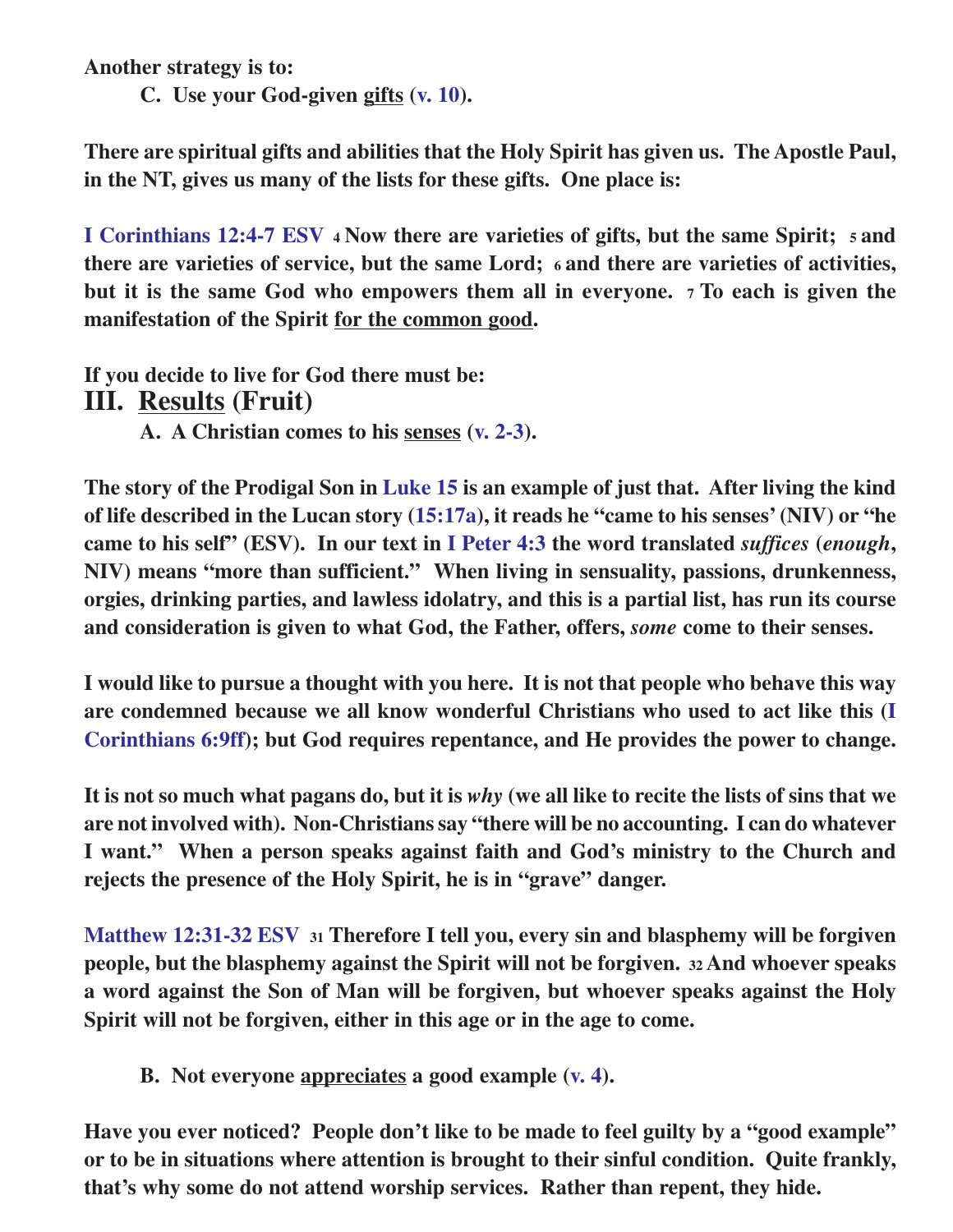**Sometimes if we lead holy lives and make correct decisions, it will convict others of their sin. But just like in the time of Noah there will be scoffers, and not everyone will respond to God's demands on his/her life. We, however, need to do the best we can to provide a life where Jesus can be seen.**

**C. God is praised (v. 11c).**

**Everything we do as Christians is equivalent to worship. We have been equipped with God's Word and His power to live a life that will result in His praise, glory and honor. When we speak or serve others, it should be God-honoring. Having God recognized and praised is our reason for living. This worship touches every aspect of our lives.**

**Paul has an even broader explanation: I Corinthians 10:31-11:1 ESV 31 So, whether you eat or drink, or whatever you do, do all to the glory of God. 32 Give no offense to Jews or to Greeks or to the church of God, 33 just as I try to please everyone in everything I do, not seeking my own advantage, but that of many, that they may be saved. 11:1Be imitators of me, as I am of Christ.**

**Conclusion: Whether we are paid professional staff or Christians with other vocations, all our lives should be spent loving and serving God and others to His glory. We must follow Christ's example.**

**Illus. (***Community* **by Philip Gulley taken from the book** *Front Porch Tales* **- 1997) When I was in fourth grade, I was offered a job as a paper boy. It didn't pay much money, but I knew having a job would build my character - so I took it, good character being important to fourth graders. My lessons started the first day on the job. A customer paying his bill asked me if I wanted a tip, and I said, "Sure." He said, "Stay away from wild women."**

**One of my customers was a lady named Mrs. Stanley. She was a widow and not prone to wild living, so I took to lingering on her front porch during my rounds. She'd watch for me to come down her street, and by the time I'd pedaled up to her house, there'd be a slushy bottle of Coke waiting for me. I'd sit and drink while she talked. That was our understanding - I drank; she talked.**

**The widow Stanley talked mostly about her dead husband, Roger. "Roger and I went grocery shopping this morning over to the IGA," she'd say. The first she said that, the Coke went up my nose. That was back in the day when Coke going up your nose wasn't a crime, just a mite uncomfortable.**